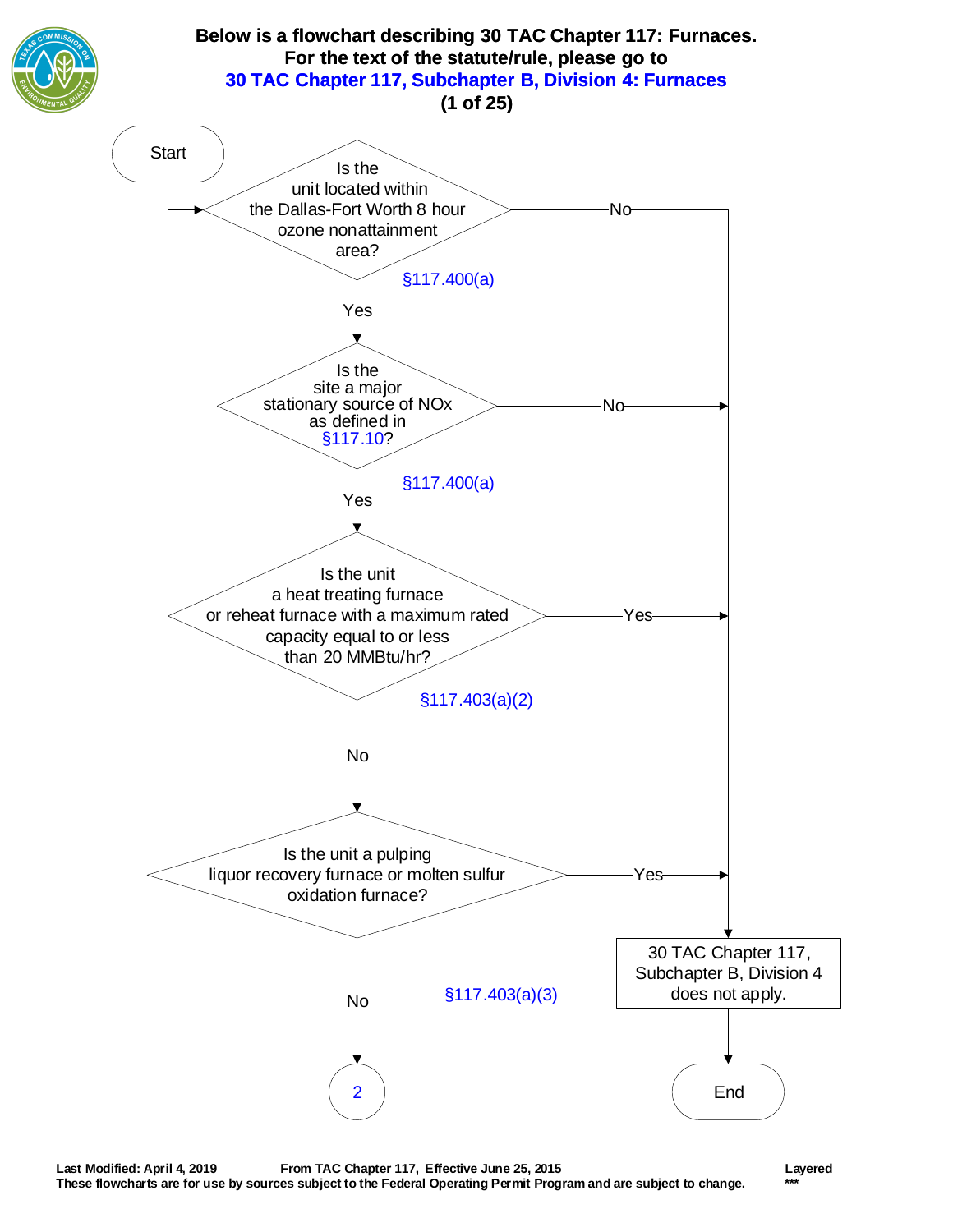<span id="page-1-0"></span>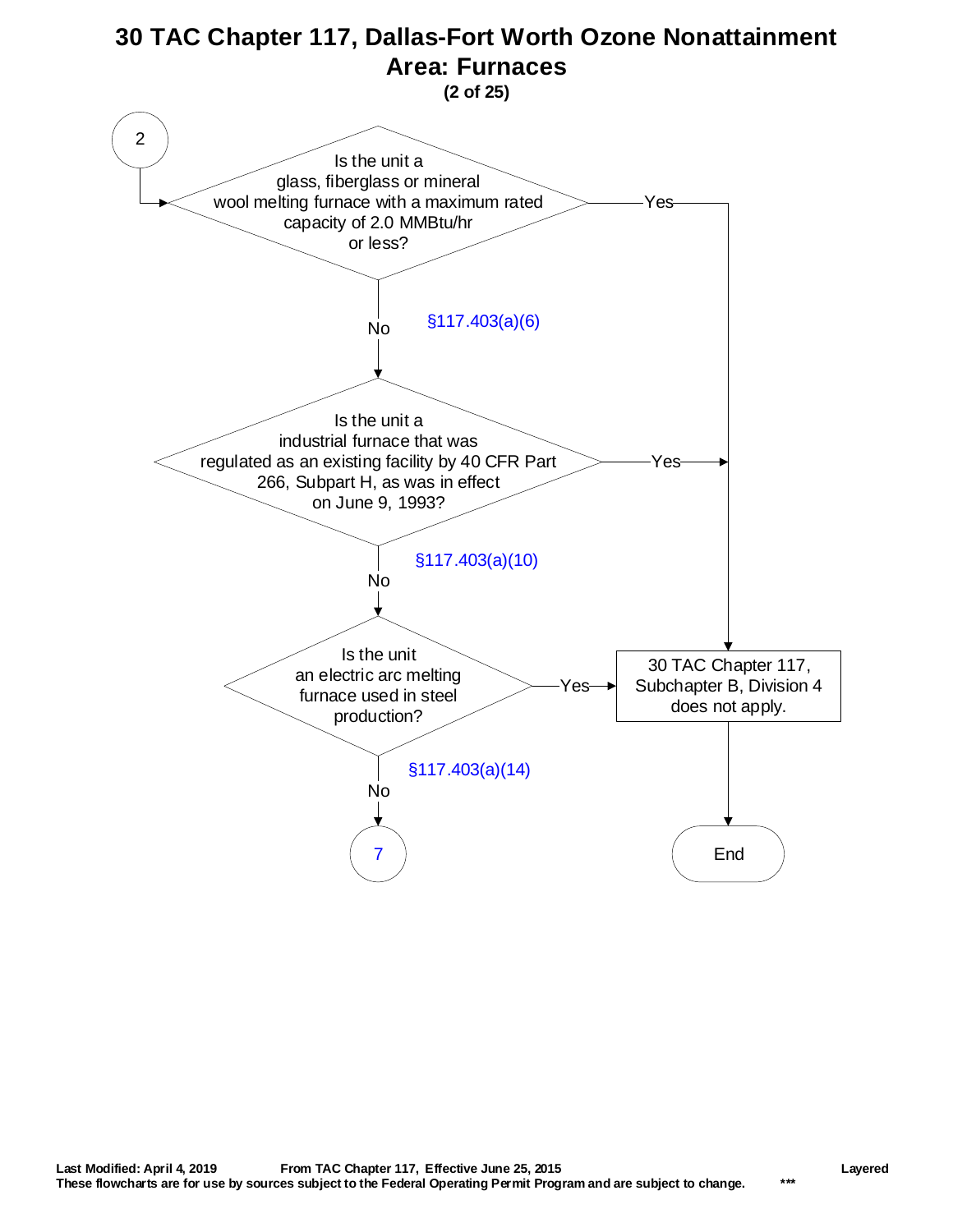**(3 of 25)**

<span id="page-2-0"></span>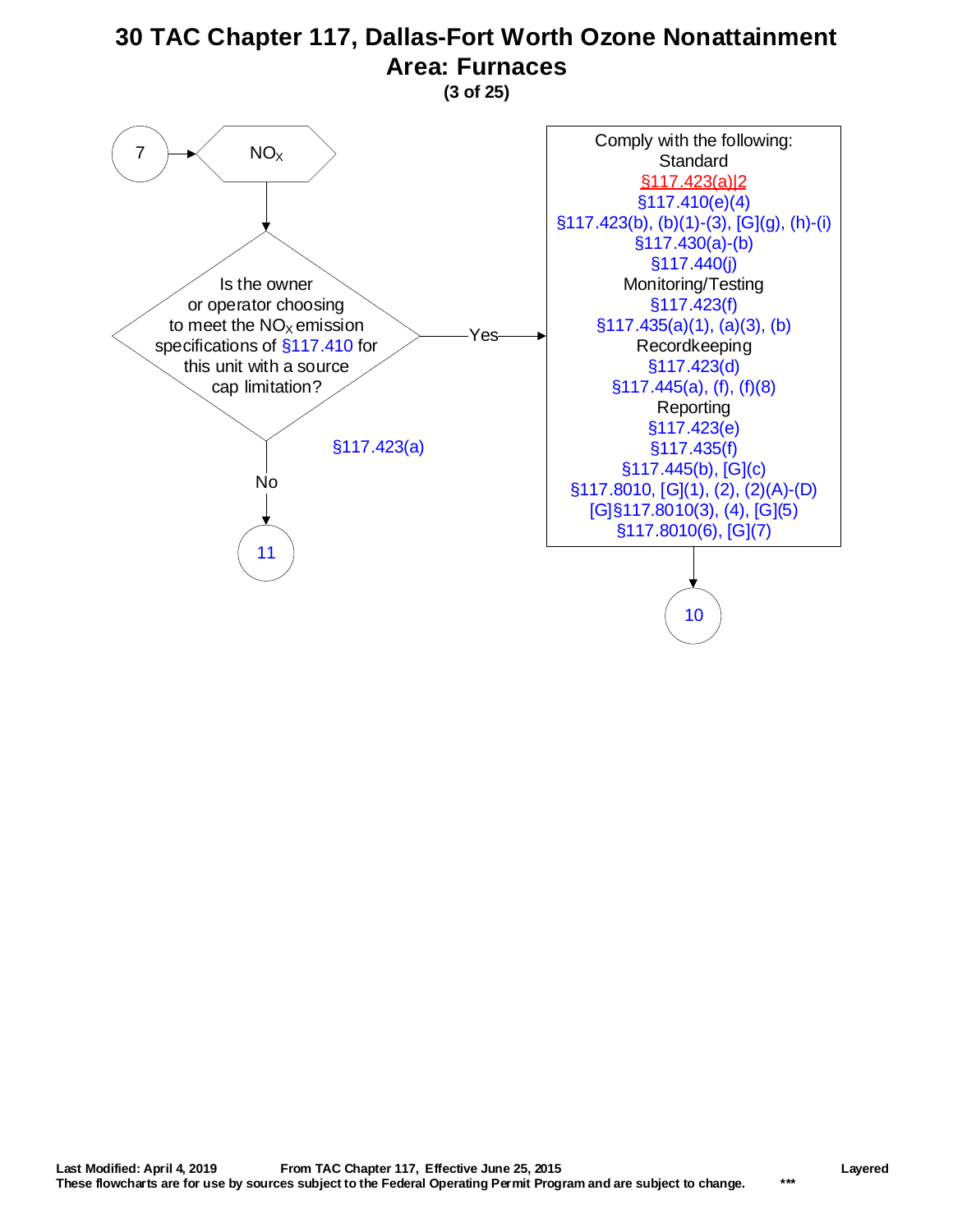<span id="page-3-0"></span>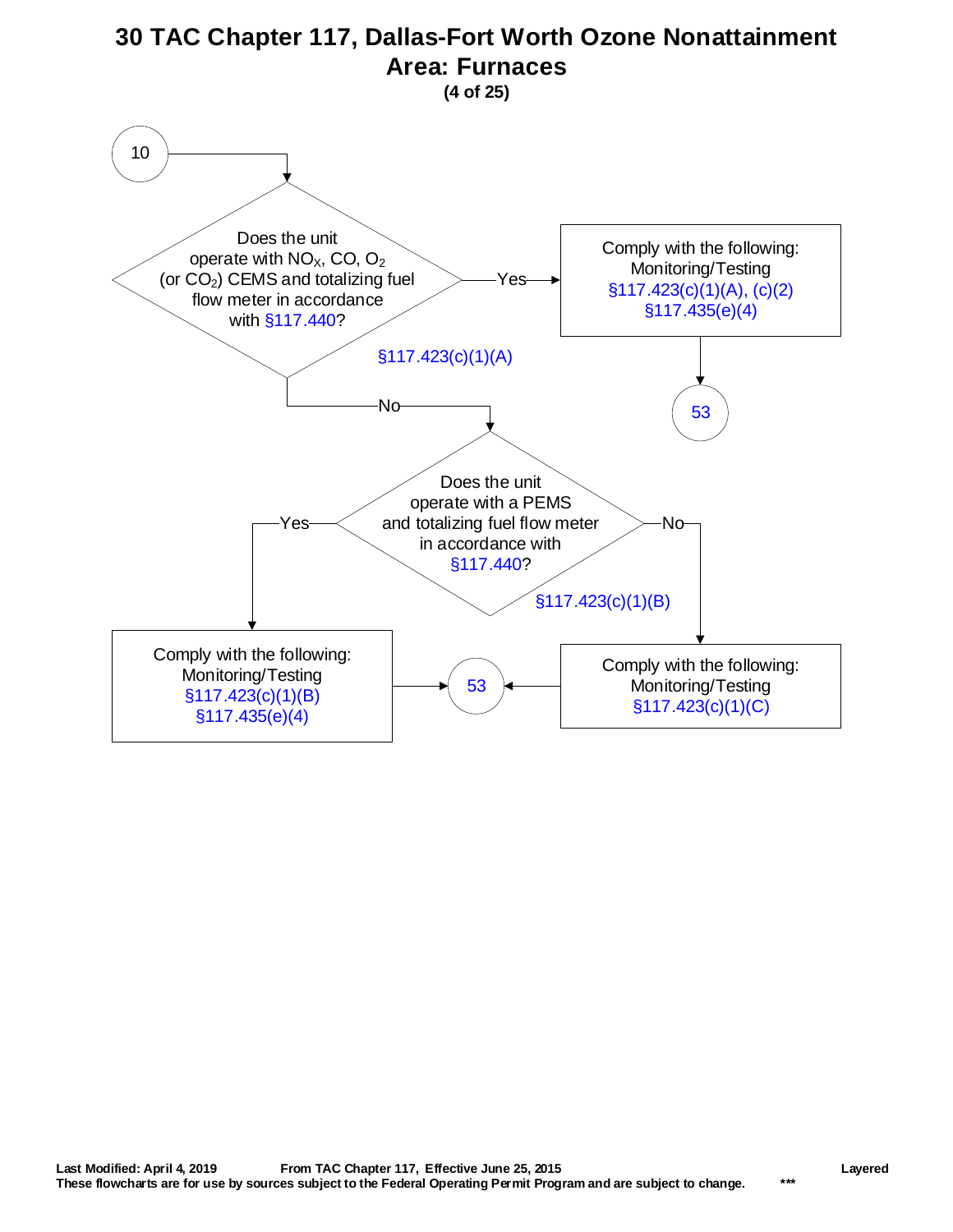**(5 of 25)**

<span id="page-4-0"></span>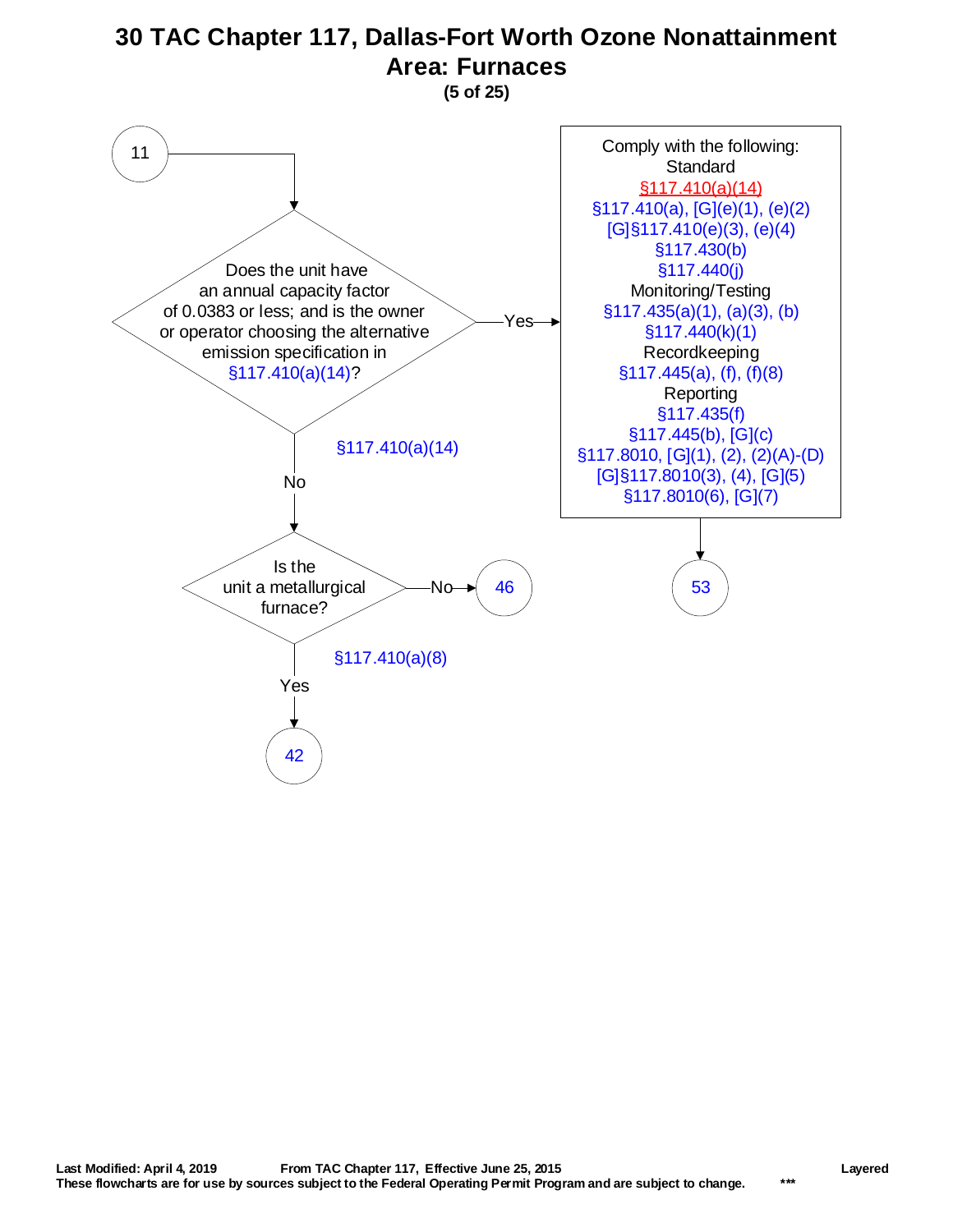**(6 of 25)**

<span id="page-5-0"></span>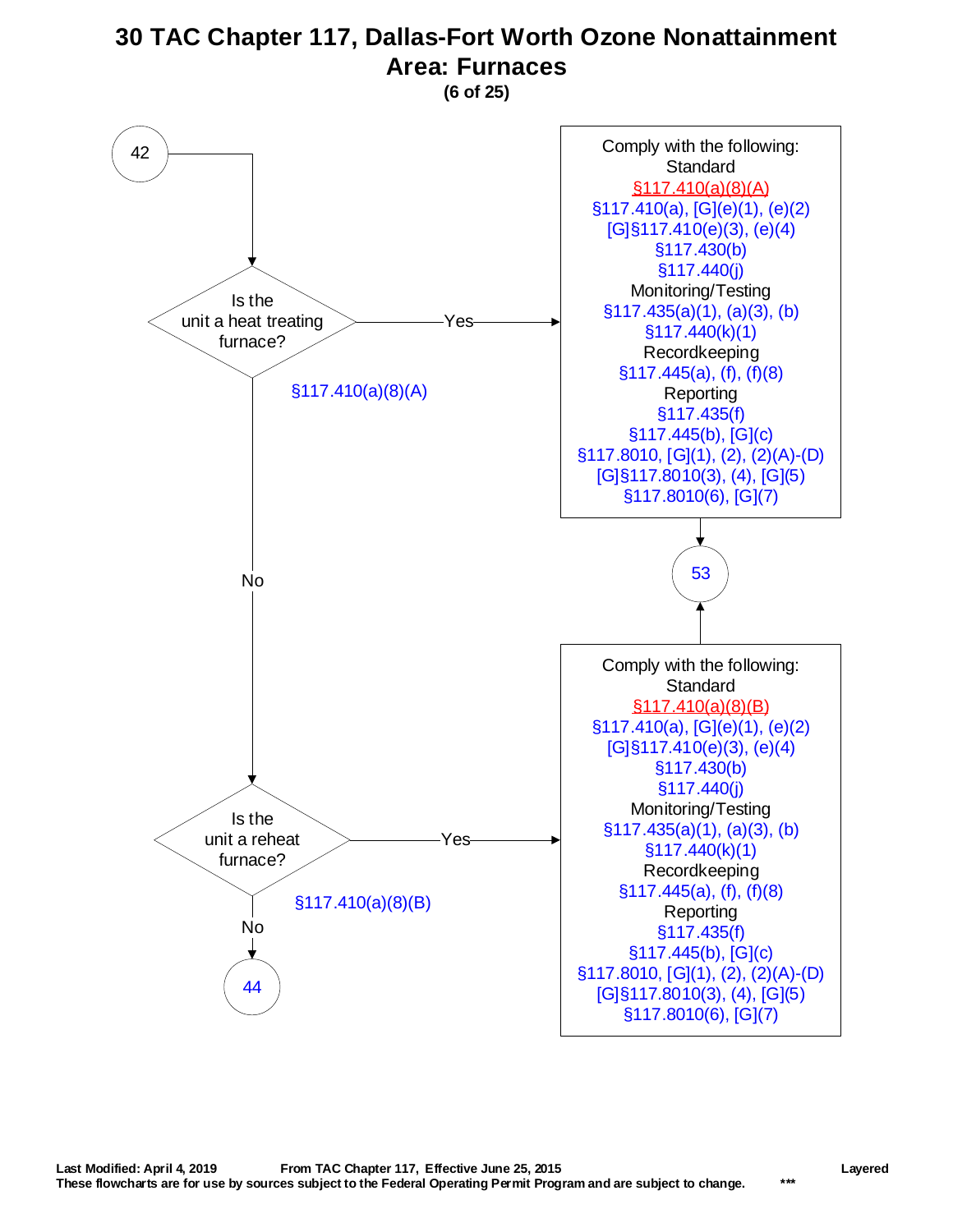**(7 of 25)**

<span id="page-6-0"></span>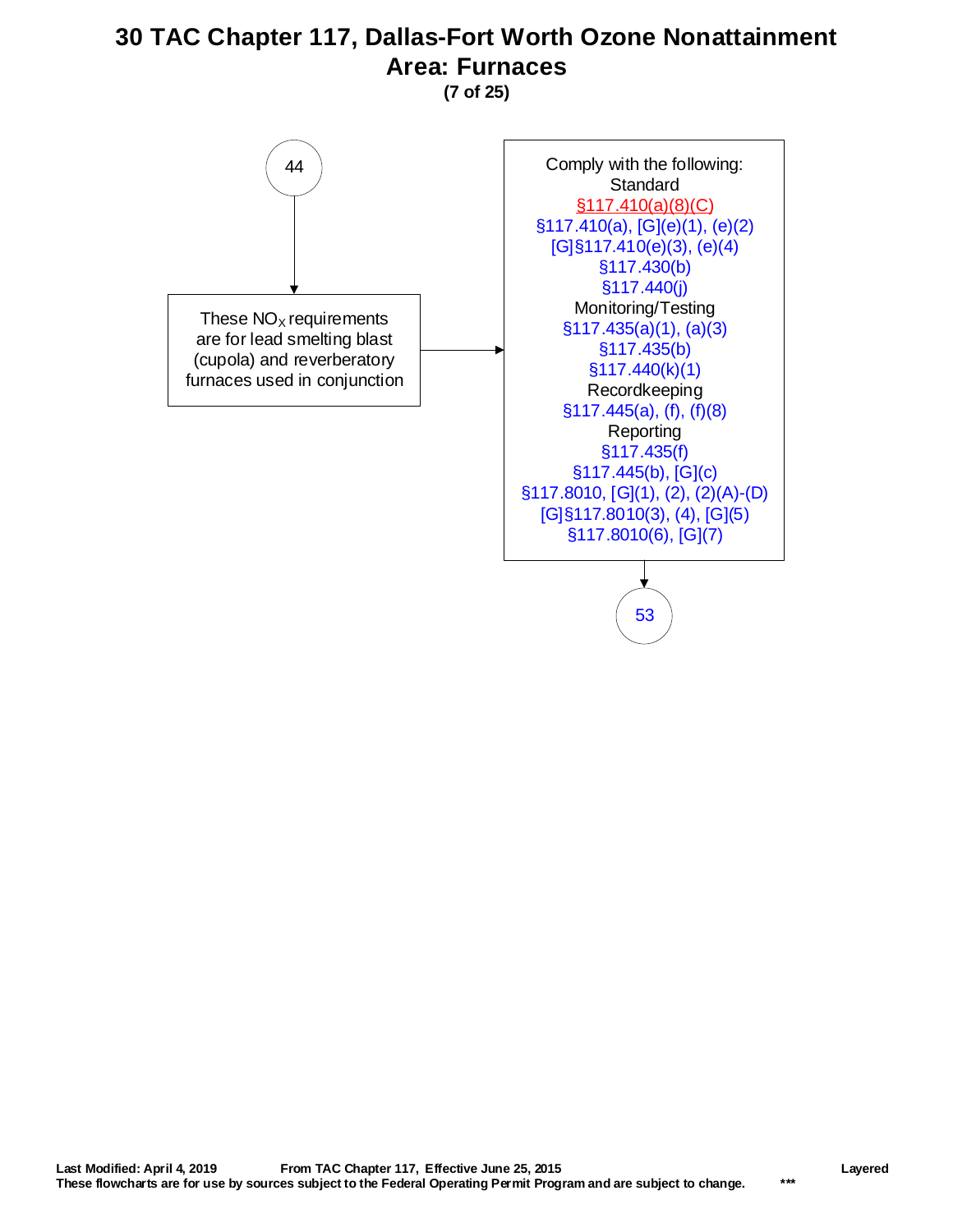**(8 of 25)**

<span id="page-7-0"></span>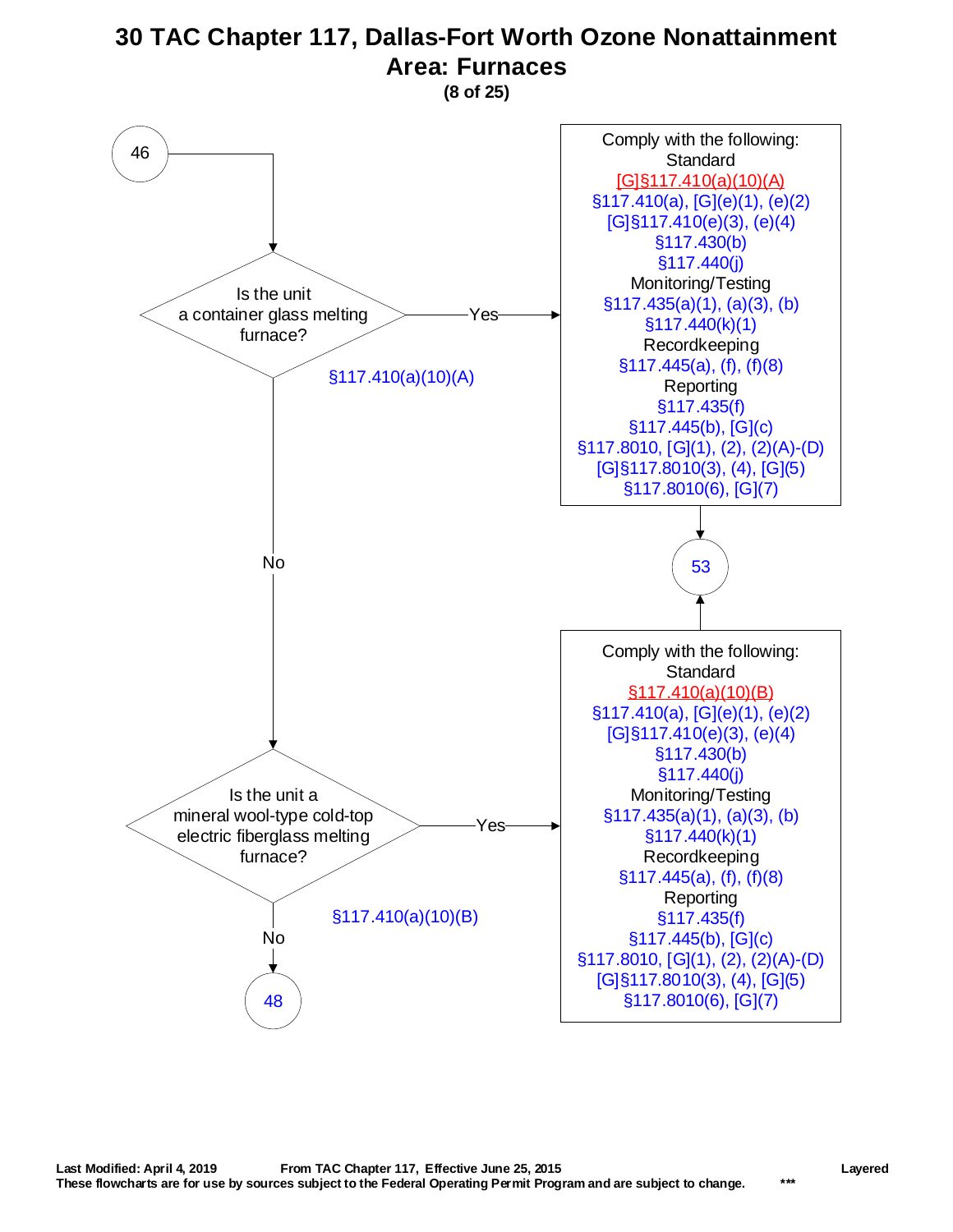<span id="page-8-0"></span>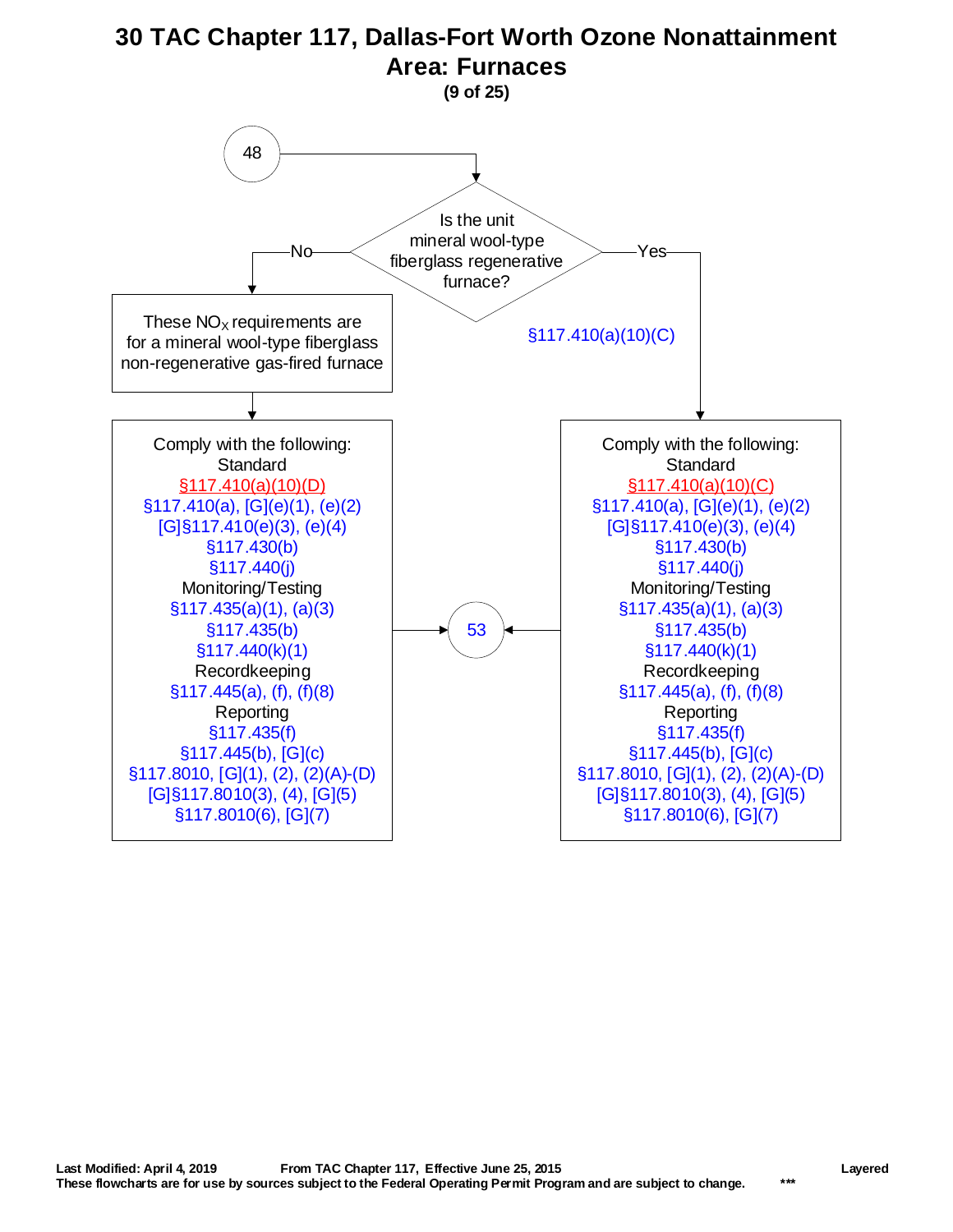<span id="page-9-0"></span>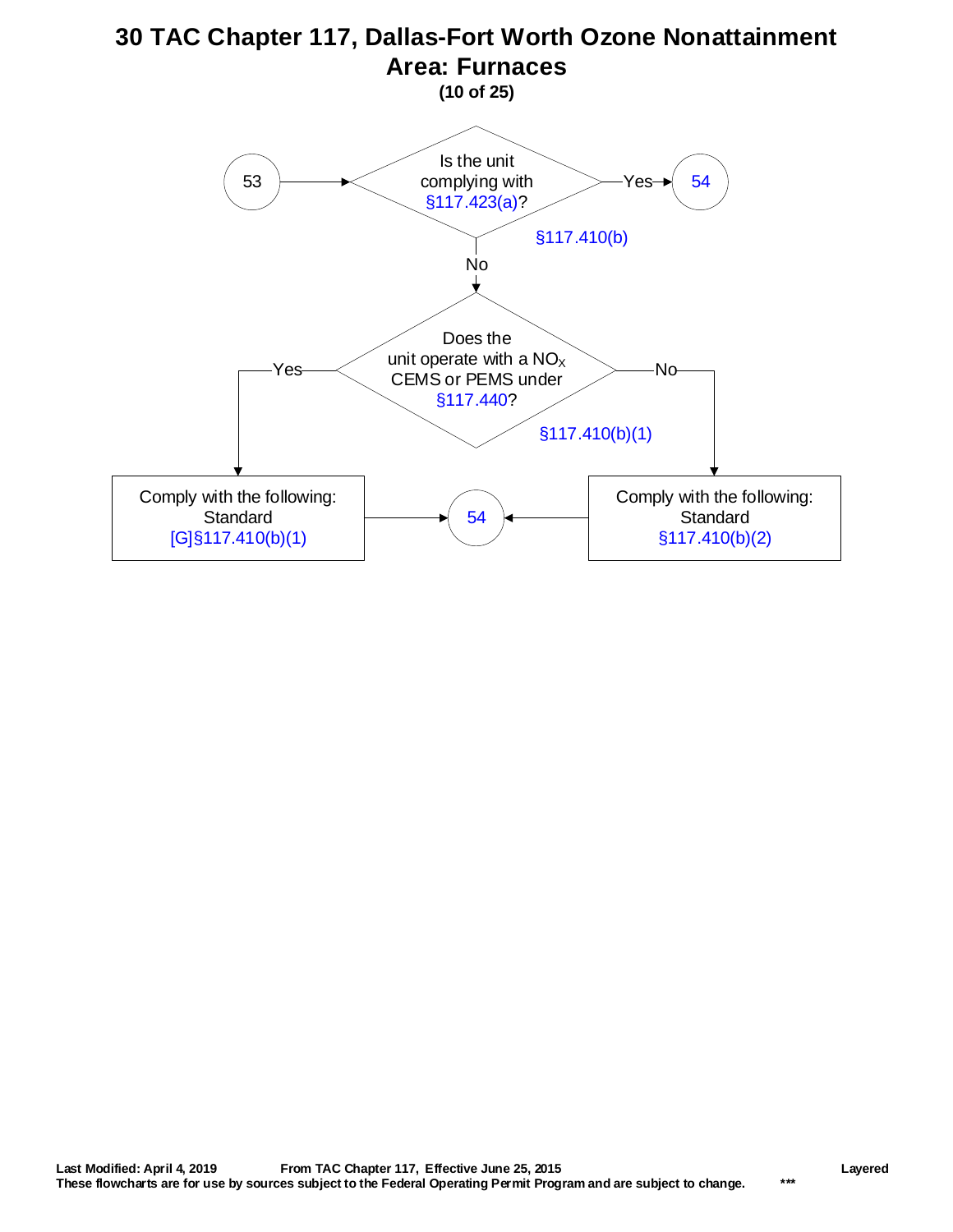**(11 of 25)**

<span id="page-10-0"></span>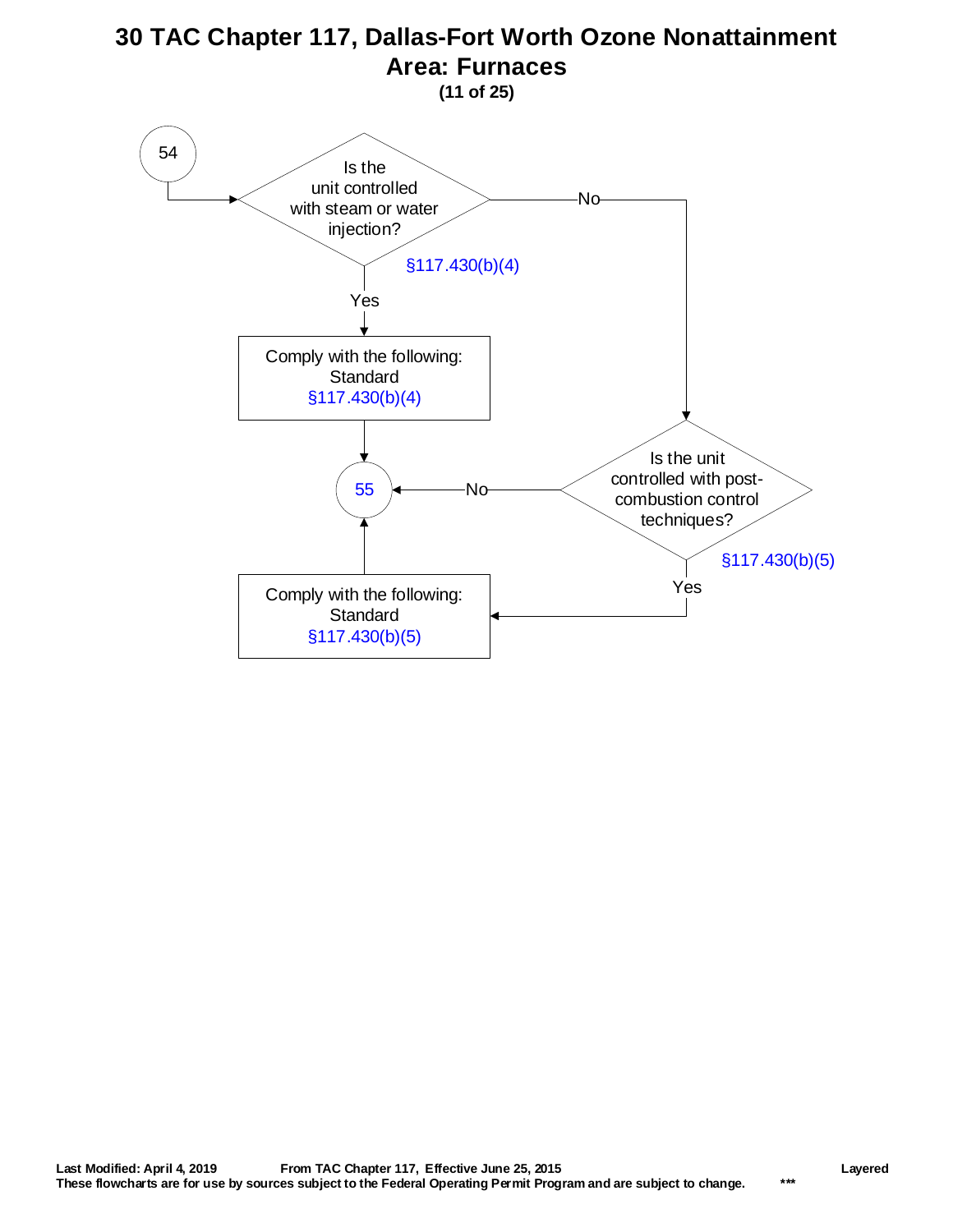**(12 of 25)**

<span id="page-11-0"></span>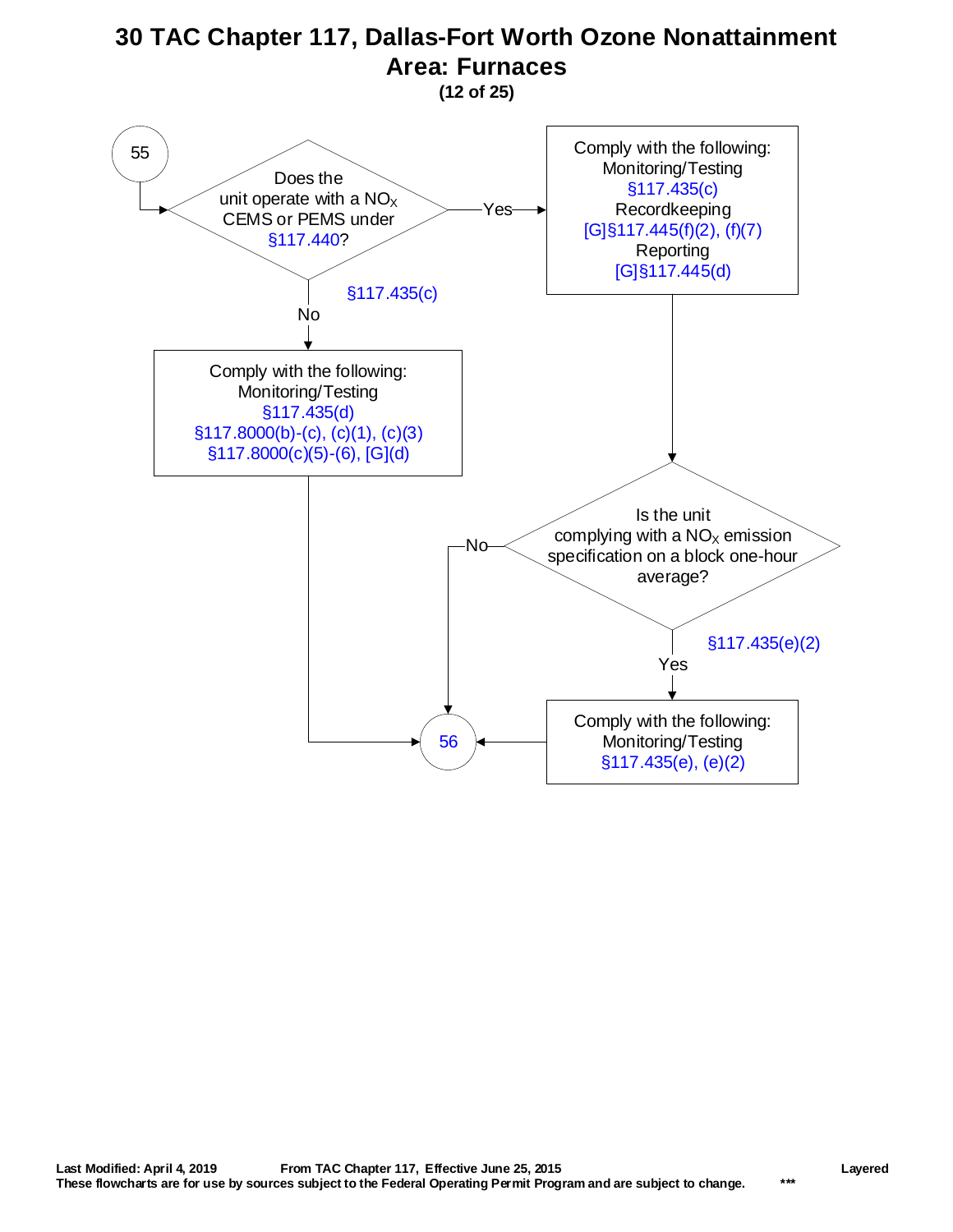<span id="page-12-0"></span>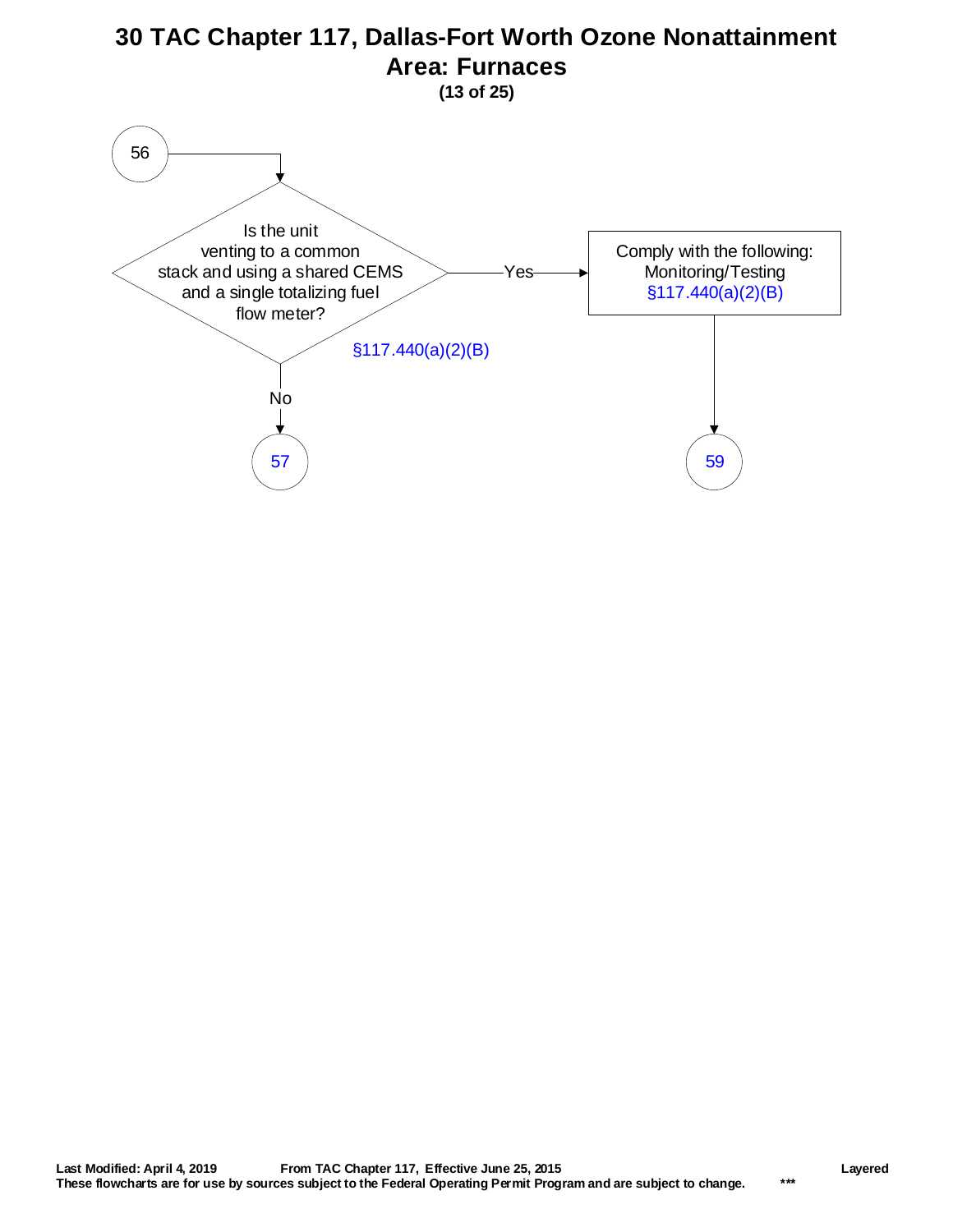<span id="page-13-0"></span>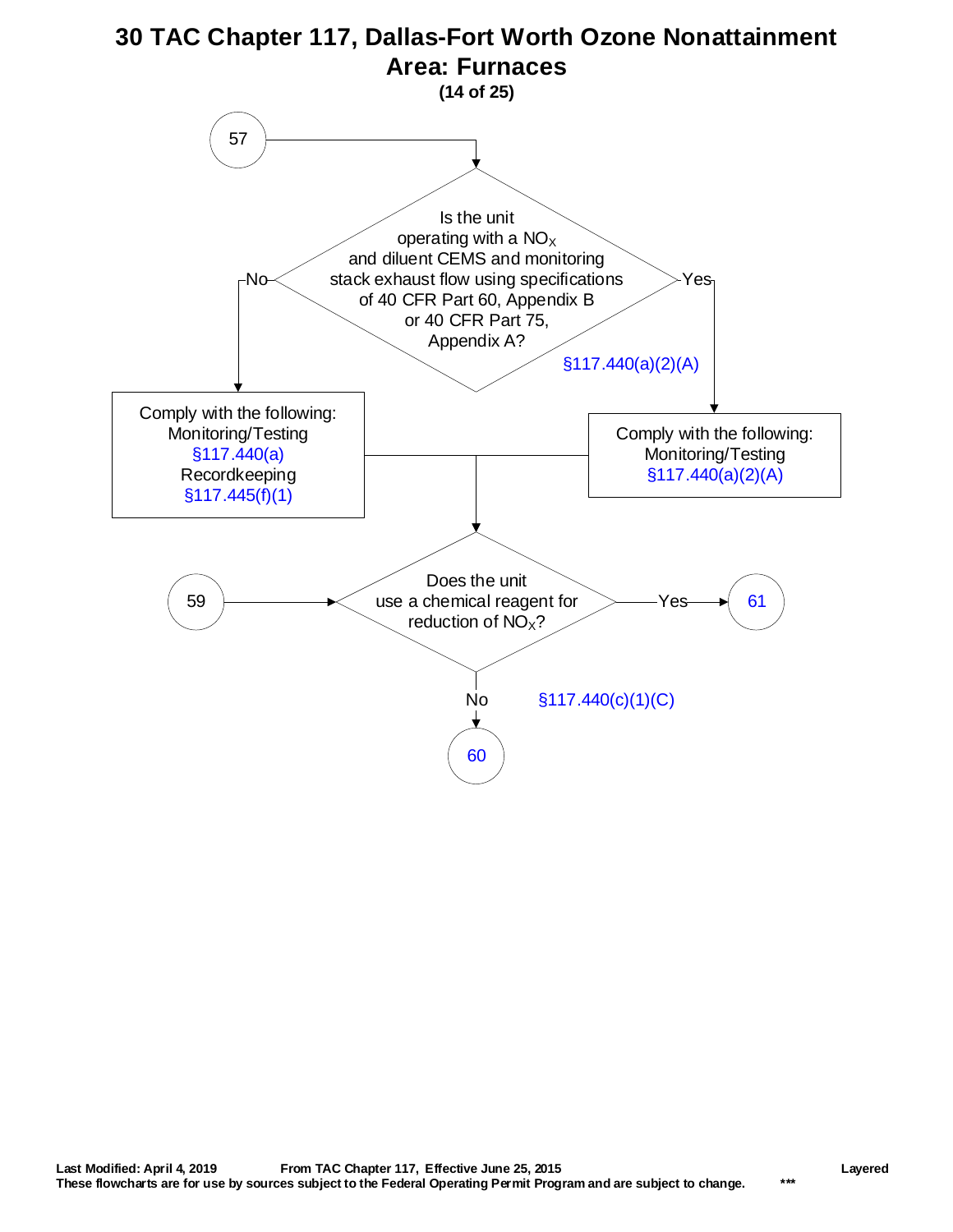<span id="page-14-0"></span>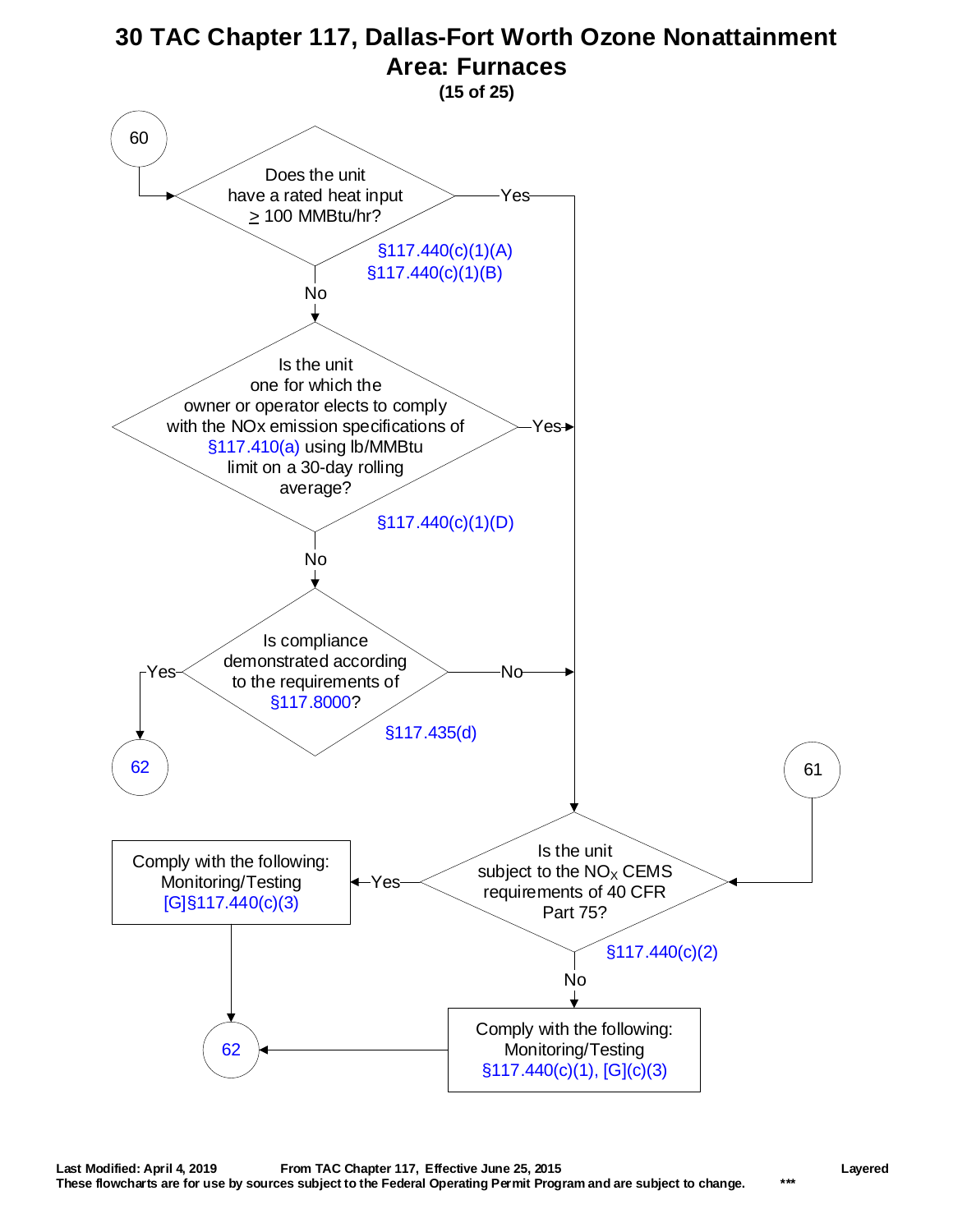<span id="page-15-0"></span>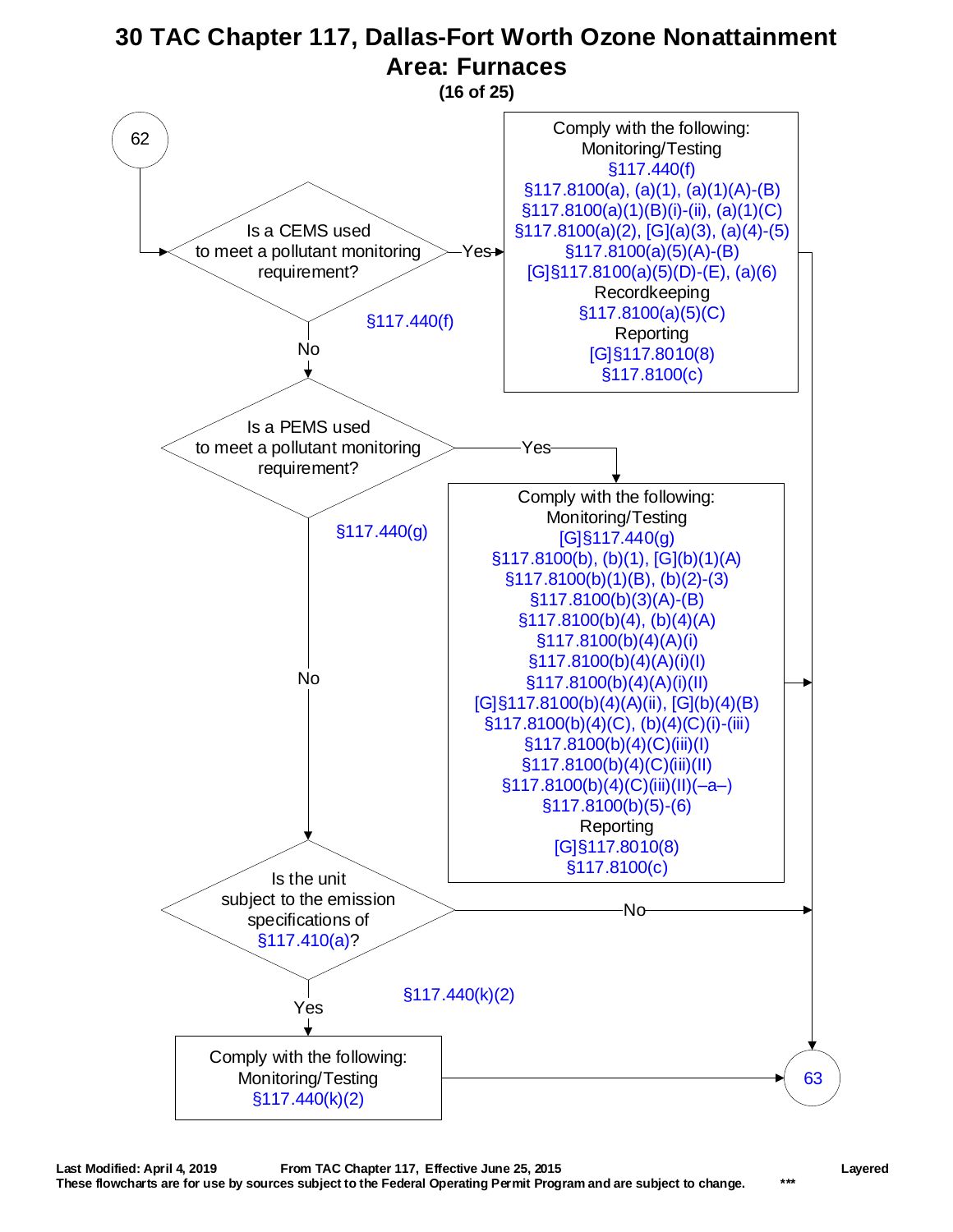<span id="page-16-0"></span>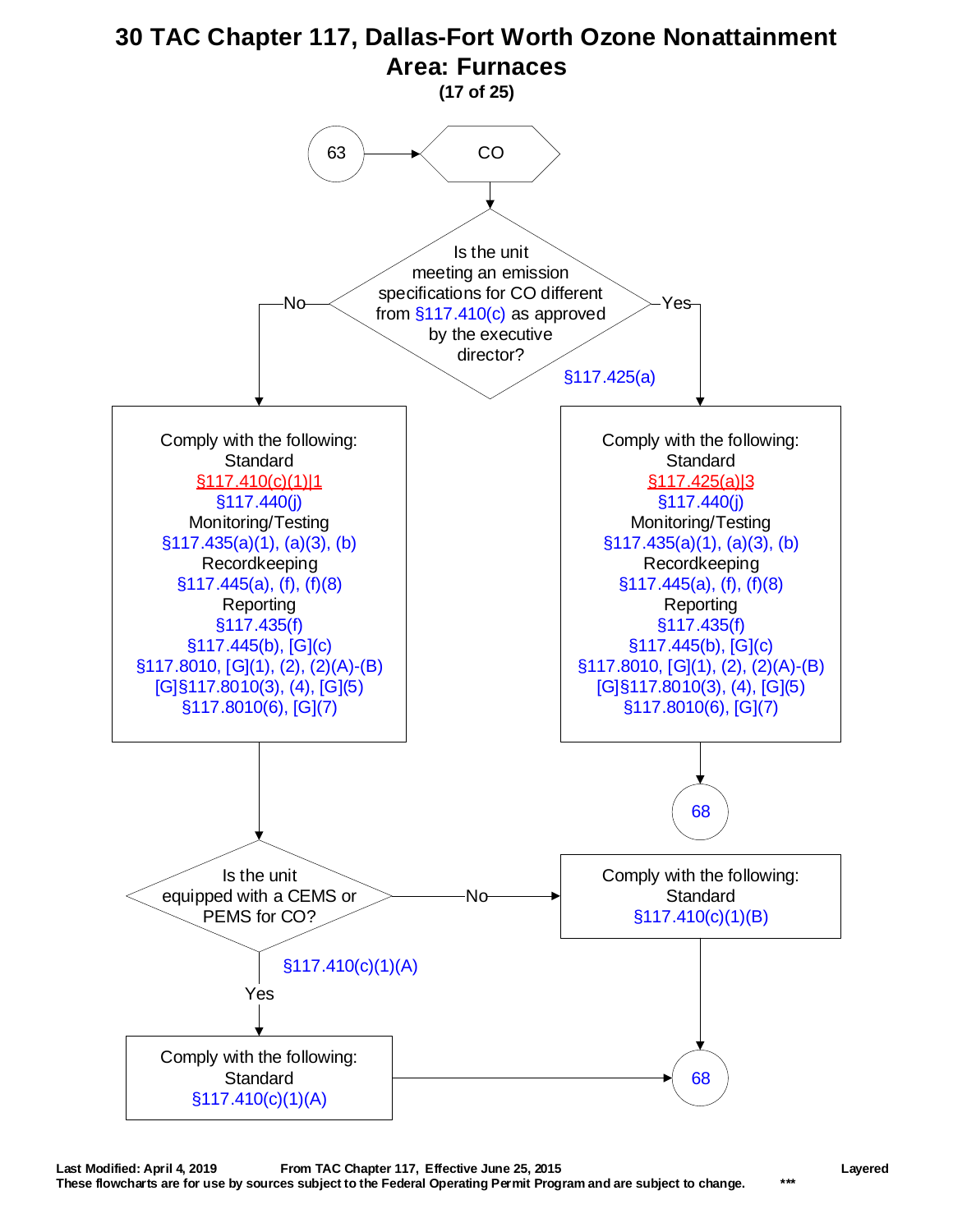**(18 of 25)**

<span id="page-17-0"></span>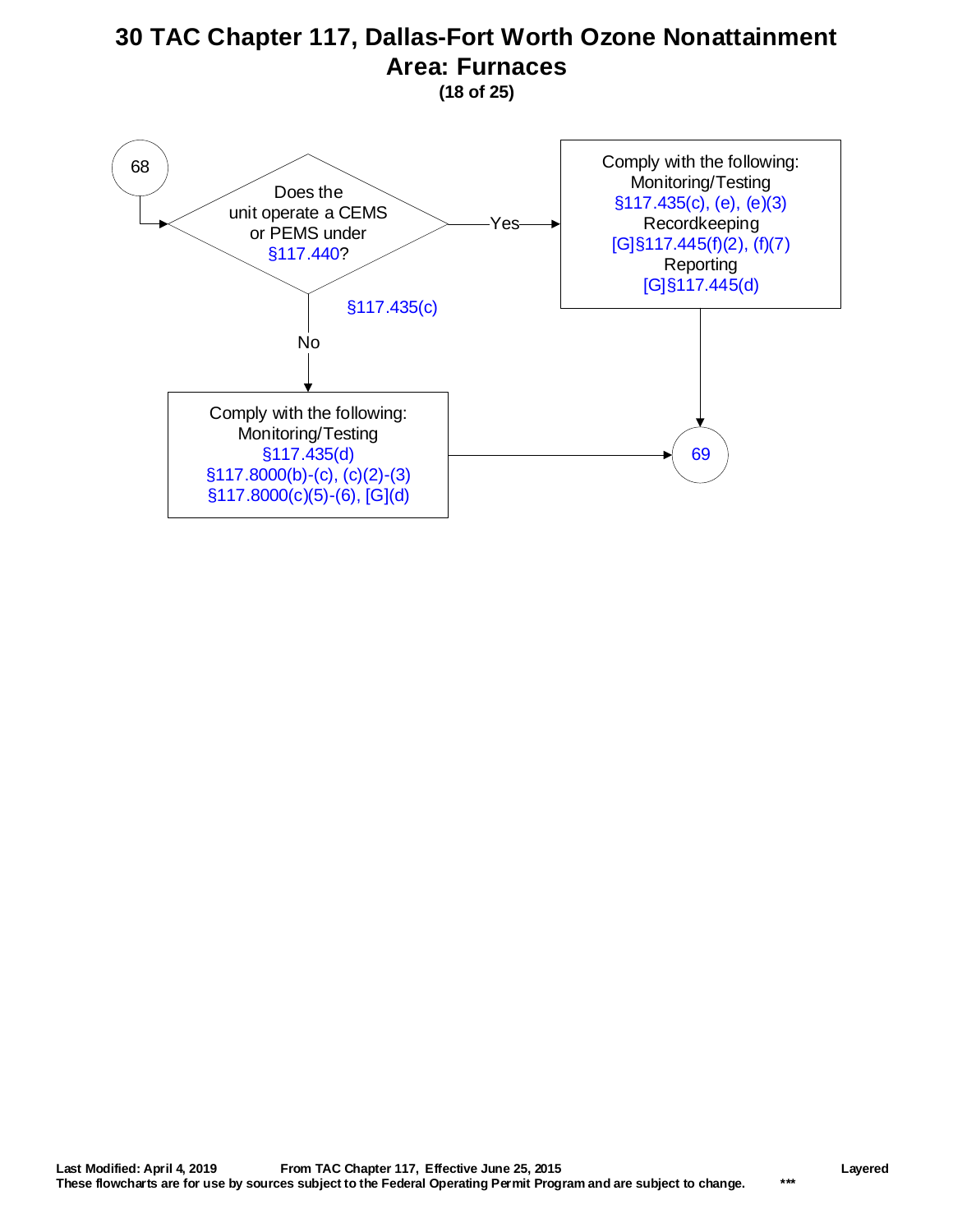<span id="page-18-0"></span>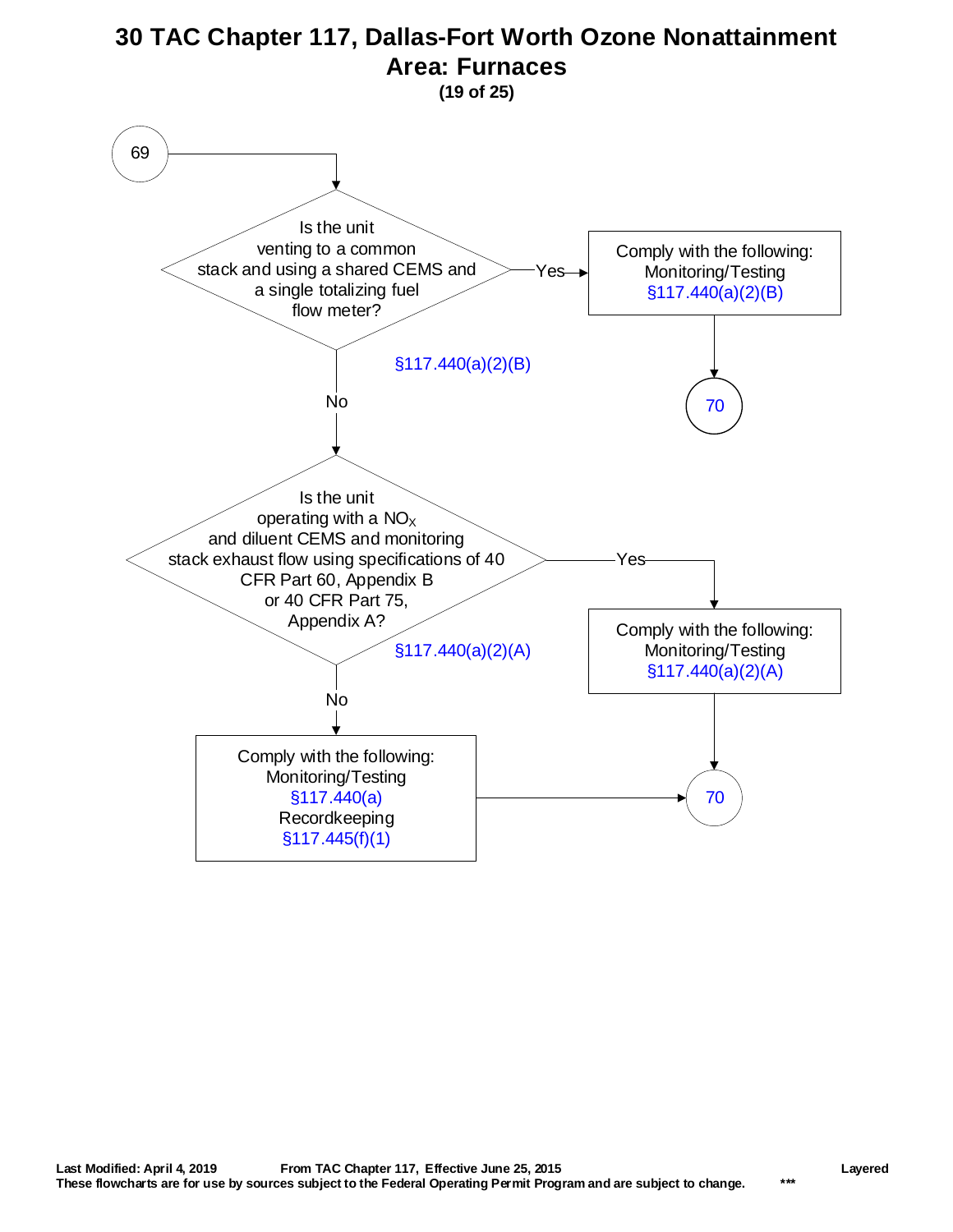<span id="page-19-0"></span>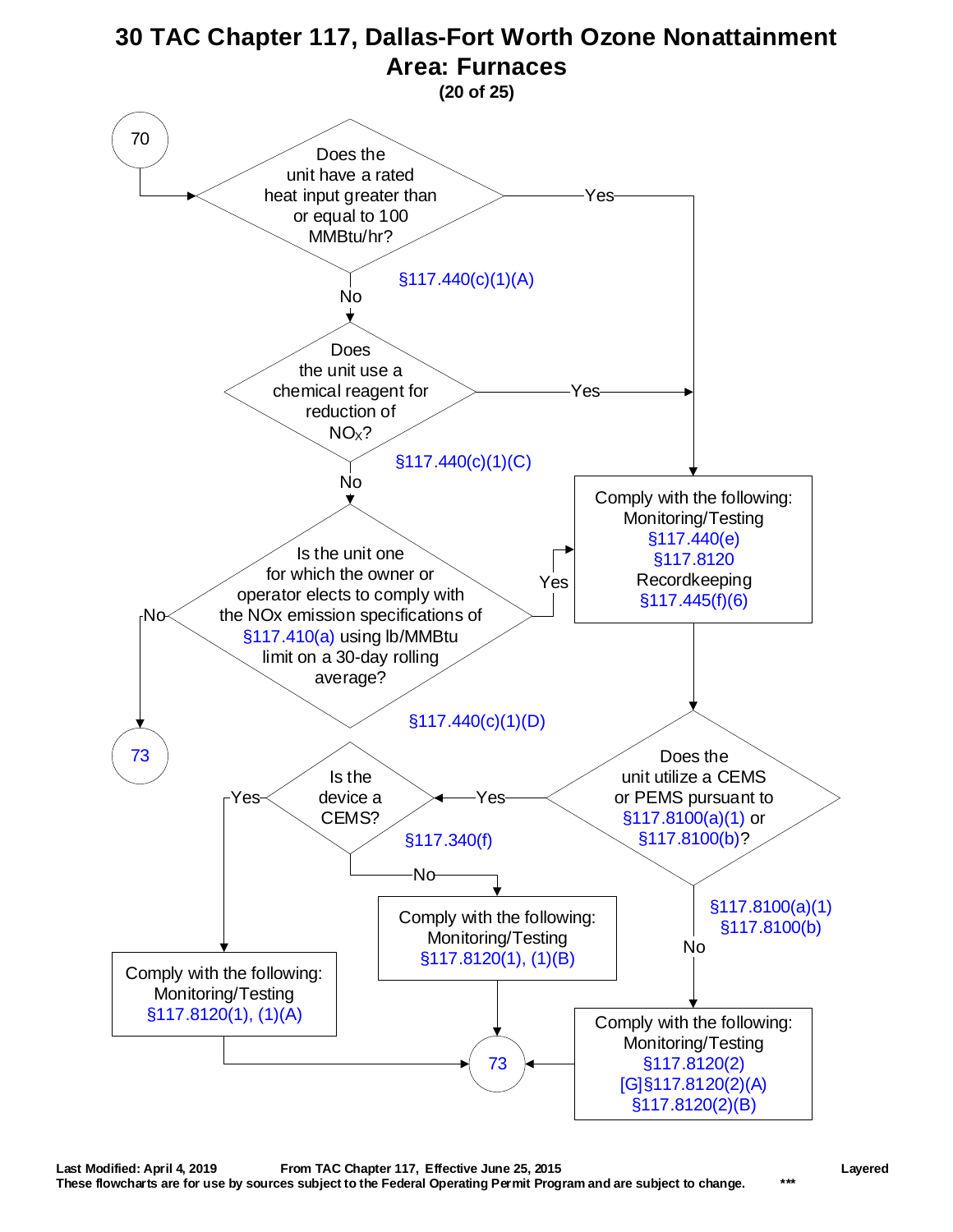**(21 of 25)**

<span id="page-20-0"></span>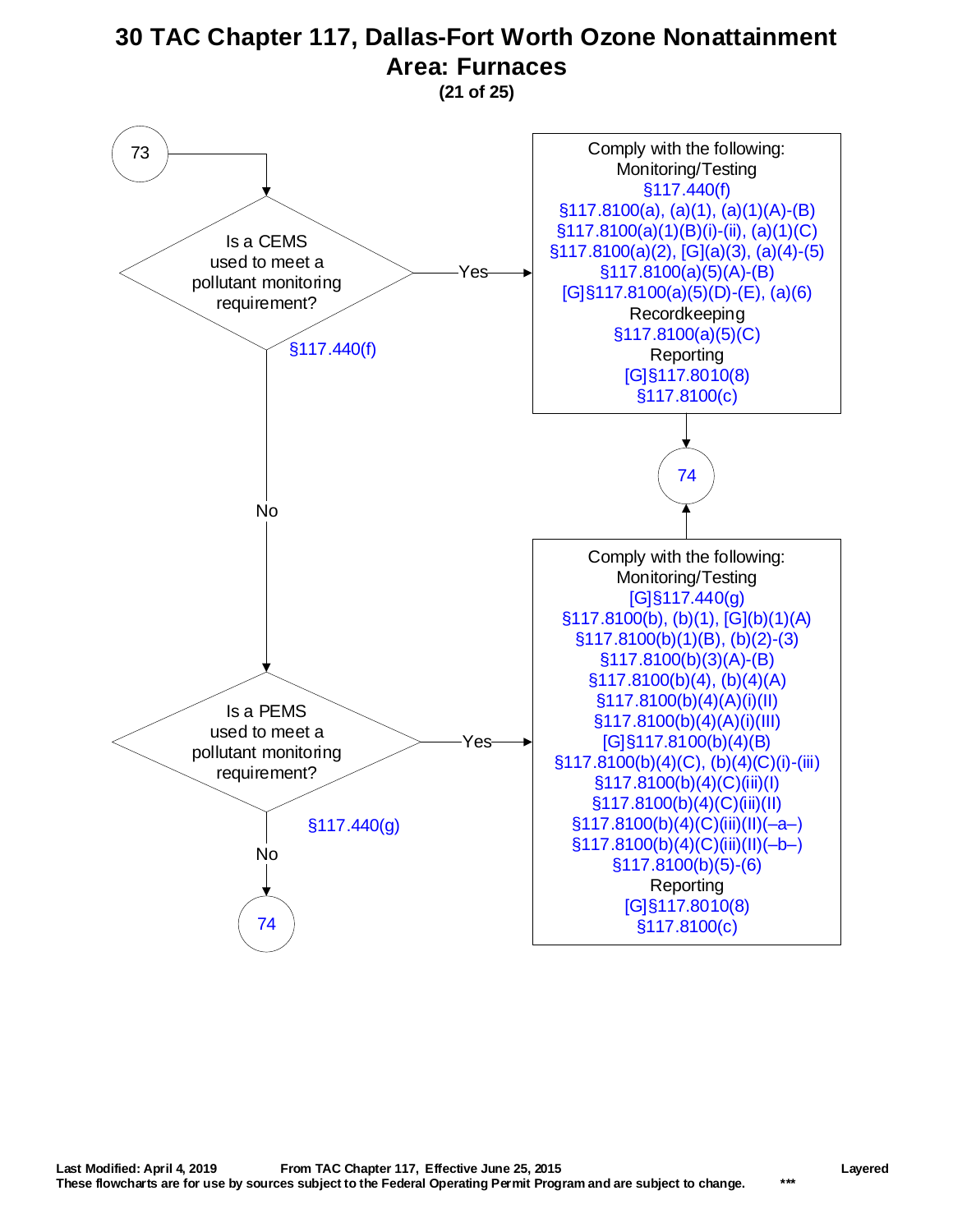<span id="page-21-0"></span>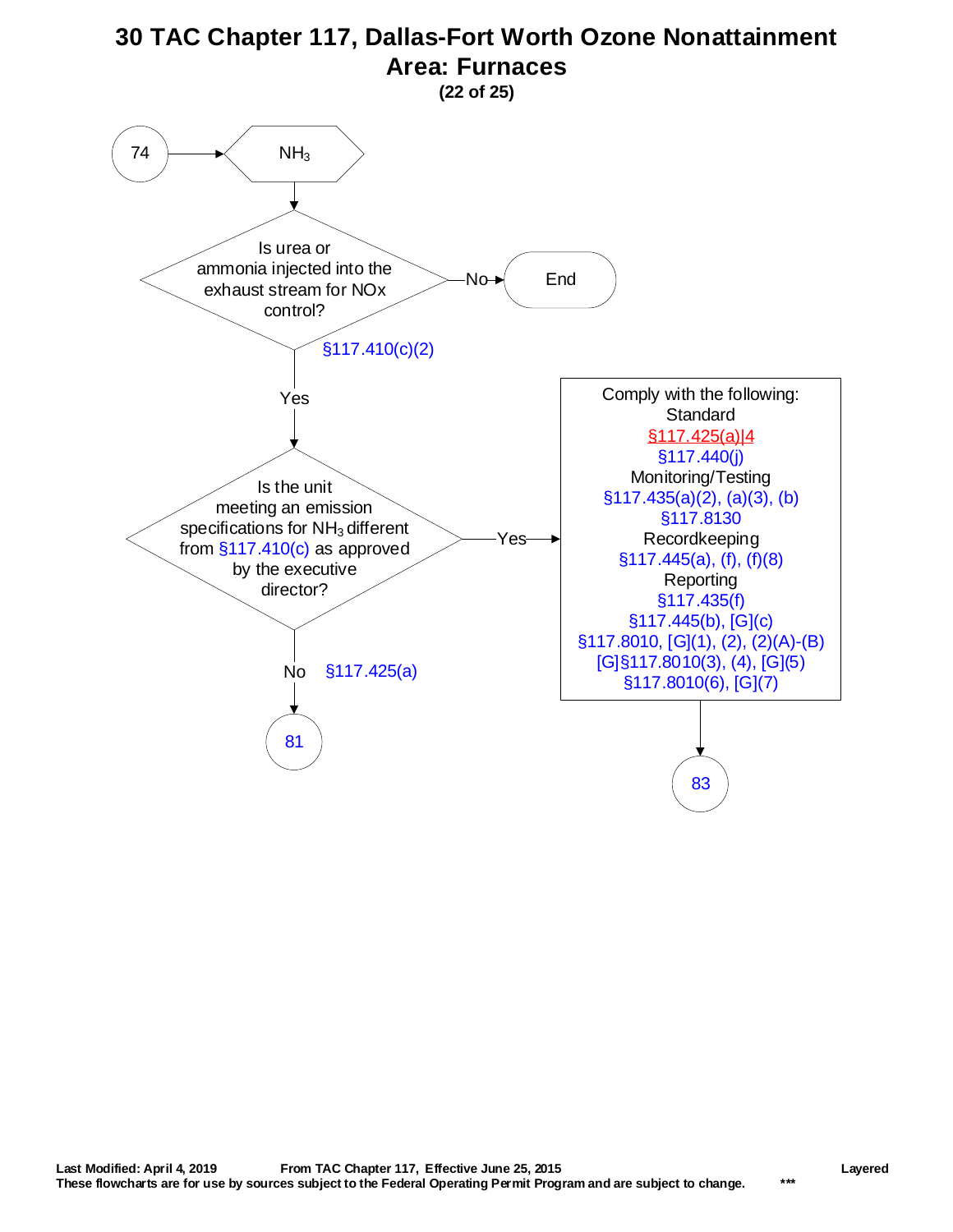<span id="page-22-0"></span>81 [§117.410\(c\)\(2\)\(B\)](http://texreg.sos.state.tx.us/public/readtac$ext.TacPage?sl=R&app=9&p_dir=&p_rloc=&p_tloc=&p_ploc=&pg=1&p_tac=&ti=30&pt=1&ch=117&rl=410) Yes Is the unit equipped with a CEMS or PEMS for  $NH<sub>3</sub>$ ? Comply with the following: **Standard** [§117.410\(c\)\(2\)\(B\)](http://texreg.sos.state.tx.us/public/readtac$ext.TacPage?sl=R&app=9&p_dir=&p_rloc=&p_tloc=&p_ploc=&pg=1&p_tac=&ti=30&pt=1&ch=117&rl=410) Comply with the following: **Standard**  $§117.410(c)(2)(A)$ Comply with the following: **Standard** [§117.410\(c\)\(2\)|7](https://www.tceq.texas.gov/downloads/permitting/air-rules/state/30-tac-117/re7b4-engi.pdf#page=14) [§117.440\(j\)](http://texreg.sos.state.tx.us/public/readtac$ext.TacPage?sl=R&app=9&p_dir=&p_rloc=&p_tloc=&p_ploc=&pg=1&p_tac=&ti=30&pt=1&ch=117&rl=440) Monitoring/Testing [§117.435\(a\)\(2\), \(a\)\(3\), \(b\)](http://texreg.sos.state.tx.us/public/readtac$ext.TacPage?sl=R&app=9&p_dir=&p_rloc=&p_tloc=&p_ploc=&pg=1&p_tac=&ti=30&pt=1&ch=117&rl=435) [§117.440\(d\)](http://texreg.sos.state.tx.us/public/readtac$ext.TacPage?sl=R&app=9&p_dir=&p_rloc=&p_tloc=&p_ploc=&pg=1&p_tac=&ti=30&pt=1&ch=117&rl=440) [§117.8130](http://texreg.sos.state.tx.us/public/readtac$ext.TacPage?sl=R&app=9&p_dir=&p_rloc=&p_tloc=&p_ploc=&pg=1&p_tac=&ti=30&pt=1&ch=117&rl=8130) Recordkeeping [§117.445\(a\), \(f\), \(f\)\(5\), \(f\)\(8\)](http://texreg.sos.state.tx.us/public/readtac$ext.TacPage?sl=R&app=9&p_dir=&p_rloc=&p_tloc=&p_ploc=&pg=1&p_tac=&ti=30&pt=1&ch=117&rl=445) **Reporting** [§117.435\(f\)](http://texreg.sos.state.tx.us/public/readtac$ext.TacPage?sl=R&app=9&p_dir=&p_rloc=&p_tloc=&p_ploc=&pg=1&p_tac=&ti=30&pt=1&ch=117&rl=435) [§117.445\(b\), \[G\]\(c\)](http://texreg.sos.state.tx.us/public/readtac$ext.TacPage?sl=R&app=9&p_dir=&p_rloc=&p_tloc=&p_ploc=&pg=1&p_tac=&ti=30&pt=1&ch=117&rl=445) [§117.8010, \[G\]\(1\), \(2\), \(2\)\(A\)-\(B\)](http://texreg.sos.state.tx.us/public/readtac$ext.TacPage?sl=R&app=9&p_dir=&p_rloc=&p_tloc=&p_ploc=&pg=1&p_tac=&ti=30&pt=1&ch=117&rl=8010) [G]§117.8010(3), (4), [G](5) §117.8010(6), [G](7) [83](#page-23-0) No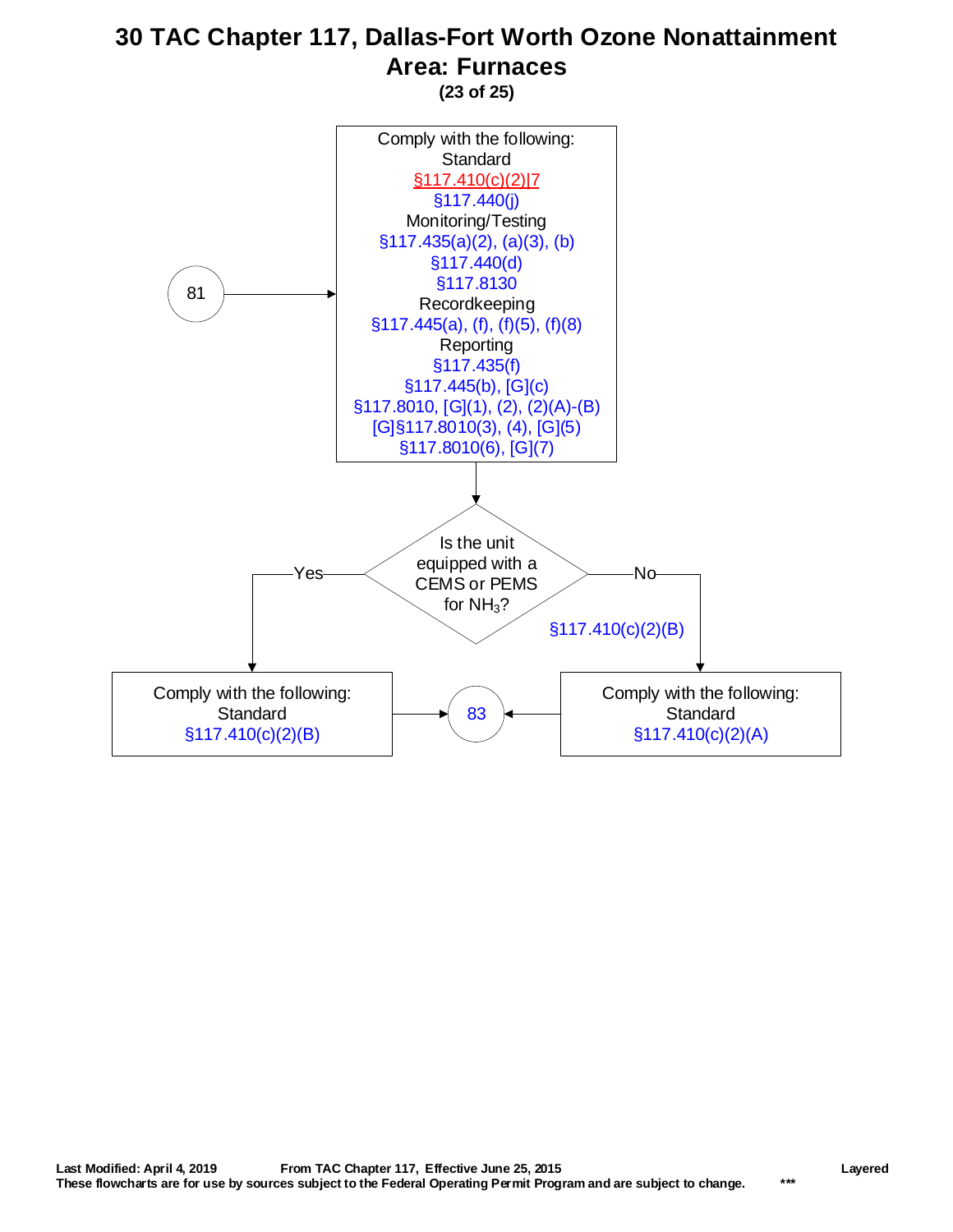**(24 of 25)**

<span id="page-23-0"></span>